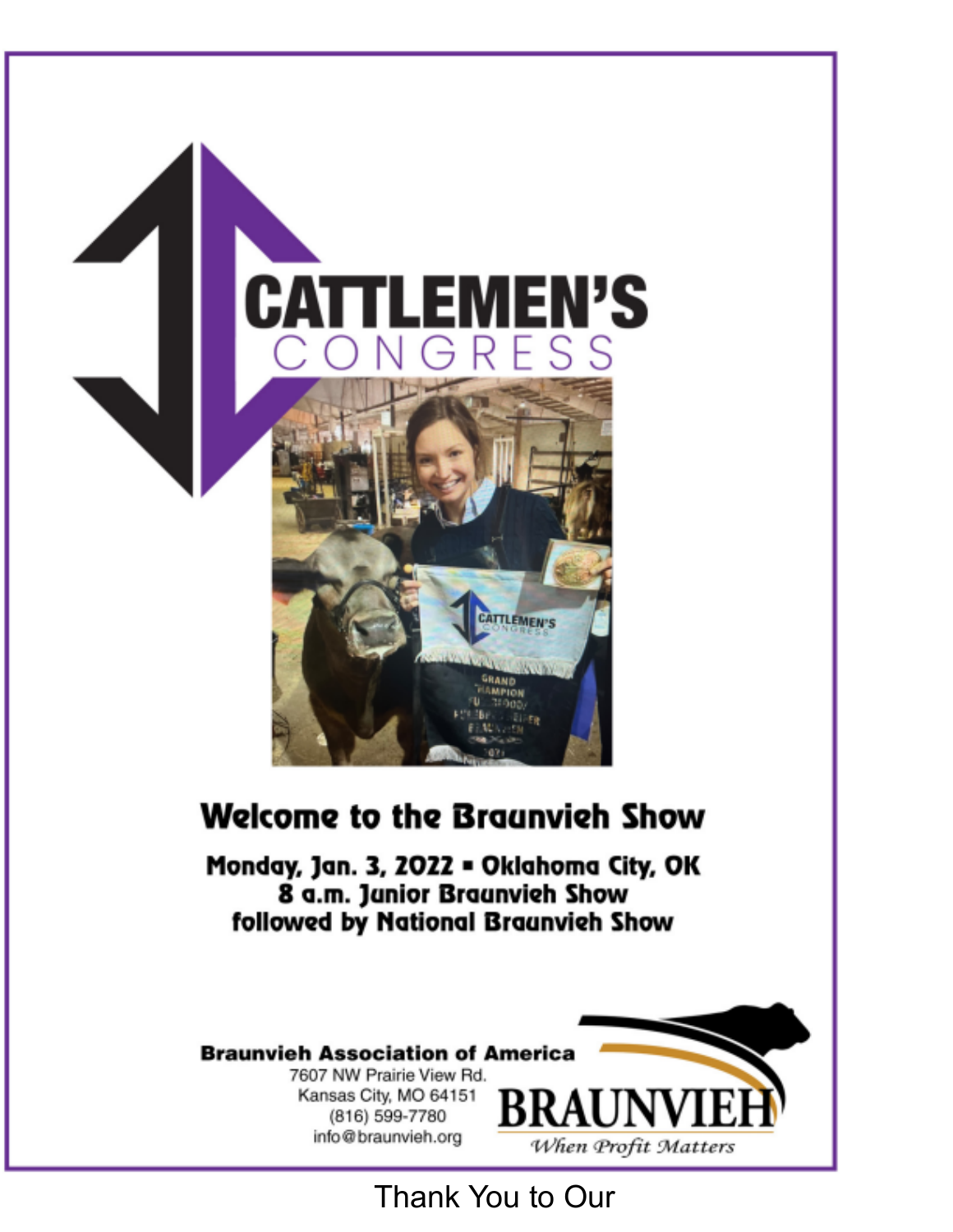## Braunvieh Junior Show Sponsors

**Allgood Show Cattle Farmer Land & Cattle Rockin E Show Heifers G Five Cattle & Meats CW Gregory Motor Company Harris Transport Juan Carlos Livestock Alleluia Acres Jim Kelley Sonya McClendon W/W Cattle Robert and Renee Montgomery Brickyard Braunvieh Megan McDowell Mas Meat & Produce Rob Geobel Kirkpatrick Realty R&D Farms Humpin H Ranch Hush Cattle Company Show Cattle Cartel J-Bar Braunvieh**

**Ardy Tiner – Knife and scabbard for Reserve Grand Showman from the stands Steven Radar – Buckle for Grand Showman from the stands**

 $-2-$ **Cattlemen's Congress Braunvieh Junior Heifer Show**

––––––––

––––––––

––––––––––––––––––––––––––––––––––––––––––––––––––––––––––––––––––––––––––––––––––––––––––––––––––––––––––––––––––––––––––––––––––––––––––––––––––––––––––––––––––––––––––––––

**8 a.m. • Monday, Jan. 3, 2022 • Oklahoma City, OK Judge: Kolten Thigpen, QB Cattle Co., Sweetwater, TX**

-------------- Junior Show – Beef Builder/Percentage Braunvieh Heifers

––––––––––––––––––––––––––––––––––––––––––––––––––––––––––––––––––––––––––––––––––––––––––––––––––––––––––––––––––––––––––––––––––––––––––––––––––––––––––––––––––––––––––––––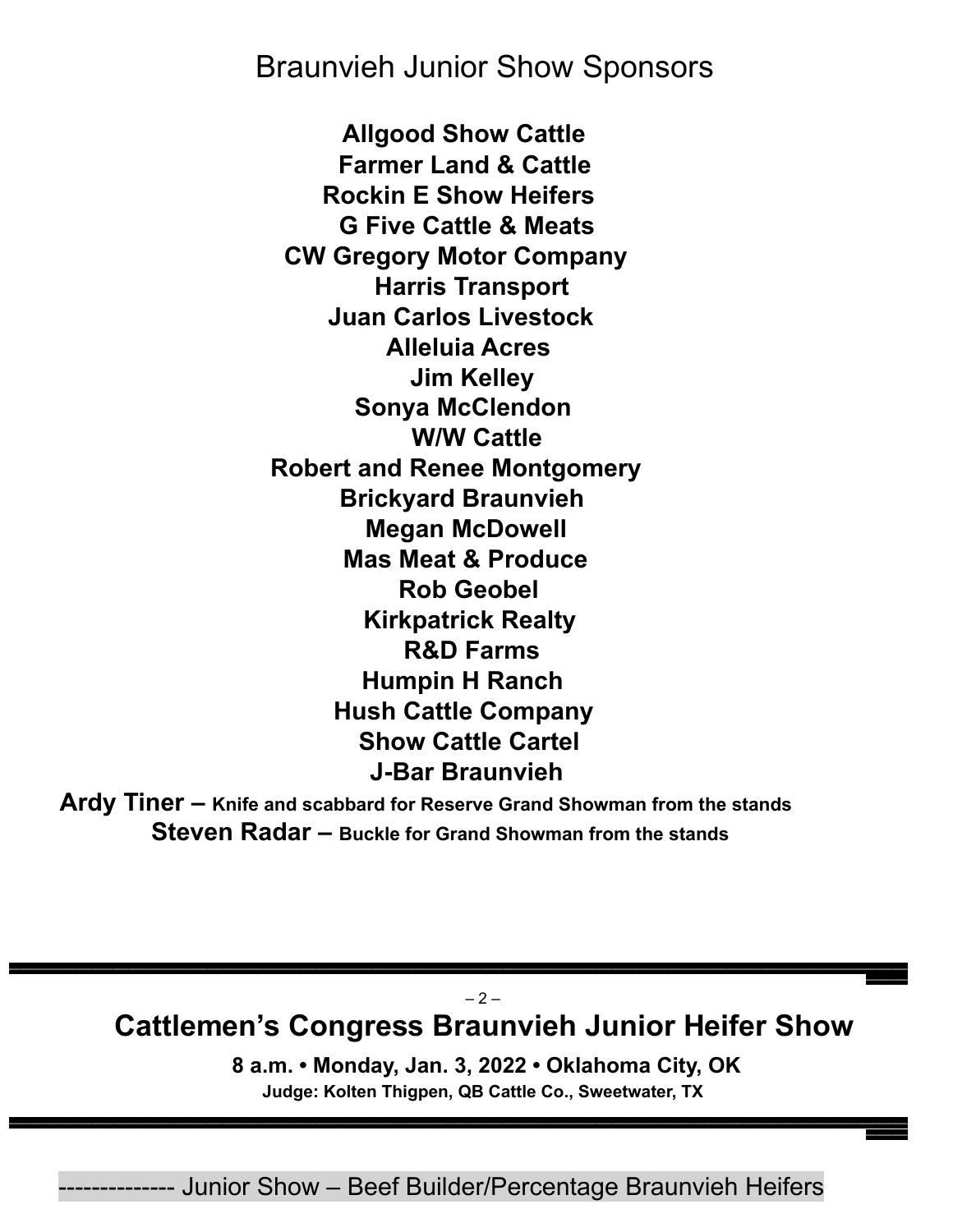|                                | Jr Show Class 1 - Beef Builder Spring Heifer Calves (calved March 1, 2021 or after)                                                     |    |
|--------------------------------|-----------------------------------------------------------------------------------------------------------------------------------------|----|
|                                | 3151 5/11/2021 4KR BABY-BLUE 40J BC102228<br>SIRE: JBB BADBOYS DAWSON 528C DAM: MISS RCB MINI-ME Z202<br>BAIKER KING, WEBBERS FALLS, OK |    |
|                                | 3153 4/27/2021 BARW JACKIE 3321 BN102016<br>SIRE: WBAR GRAND 119G DAM: BARW FOXY 33<br>TANA WILLIAMS, PERRYTON, TX                      |    |
|                                | 3004 4/25/2021 4KR CARDI-JAE 01J BN102227<br>SIRE: JBB BADBOYS DAWSON 528C DAM: 4KR LUCY<br>BAIKER KING, WEBBERS FALLS, OK              |    |
| 3154 4/18/2021 MILLIE BN101546 | SIRE: MAE MAGNUM PI DAM: SWEETY A69<br>HARPER JACKSON, JACKSBORO, TX                                                                    |    |
|                                | 3155 4/12/2021 AAAC ROSEY 412J BC101427<br>SIRE: DON GUAPO 401 ET DAM: AAAC IVANKA 47E<br><b>BRAXTON PURSER, BRASHEAR, TX</b>           |    |
|                                | 3156 3/29/2021 MISS JMS TIVA J210 BC100756                                                                                              |    |
|                                | SIRE: TRIPLE E LA 0102 DAM: MISS JMS ALICE G121<br>JALYN M SMITH, ROSE BUD, AR                                                          |    |
|                                | 3168 3/6/2021 JBB MS LUCY 1312J BN102004<br>SIRE: AAA YUKON'S IMAGE 25T (NC) ET DAM: UNREGISTERED<br>COY PITTMAN, CANADIAN, TX          |    |
|                                | Jr Show Class 2 - Beef Builder Junior Heifer Calves (calved Jan. 1-Feb. 28, 2021)                                                       |    |
|                                | 3157 1/26/2021 SW MISS RUBY ROSE BC101495<br>SIRE: MR RDF COLEMAN 890E DAM: STILLWATER JENSEN HORNS<br>ERIC PETTIT, COLLEGE STATION, TX |    |
|                                |                                                                                                                                         |    |
|                                | Jr Show - Junior Calf Champion Beef Builder Heifer ____<br>Reserve                                                                      | Jr |
|                                | Show Class 3 - Beef Builder Winter Heifer Calves (calved Nov. 1-Dec. 31, 2020)                                                          |    |
|                                | 3159 12/31/2020 MISS JPR DIXIE BN101243<br>SIRE: ALEXANDER LONESTAR ROCKET DAM: SWEET PEA<br>MAKINZI STEVENS, ORANGE, TX                |    |
|                                | Jr Show Class 4 - Beef Builder Senior Heifer Calves (calved Sept. 1-Oct. 31, 2020)                                                      |    |
|                                | 3162 10/20/2020 SLS DIAMONDS ARE FOREVER BN100544<br>SIRE: Commercial Bull 007 DAM: SLS Y47 MS JAMES                                    |    |
|                                | HUNTER BEDFORD, HALTOM CITY, TX                                                                                                         |    |
|                                | 3163 10/15/2020 MS. FLC IGWT 106H BC100502<br>SIRE: IN GOD WE TRUST DAM: FLC 106E<br>BRAXTON PURSER, BRASHEAR, TX                       |    |
|                                | Jr Show - Senior Calf Champion Beef Builder Heifer _____________________________<br><b>Reserve</b>                                      |    |
|                                |                                                                                                                                         |    |
|                                | $-3-$<br>Jr Show Class 6 - Beef Builder Spring Yearling Heifers (calved March 1-April 30, 2020)                                         |    |
|                                | 3165 4/25/2020 4KR BLONDIE 40H BC99518                                                                                                  |    |
|                                | SIRE: 4KR DUALLY DAM: MISS RCB MINI-ME Z202<br>BAIKER KING, WEBBERS FALLS, OK                                                           |    |
|                                | 3166 4/4/2020 STAR SWEET TEA 02H1 BN99609                                                                                               |    |
|                                | SIRE: Commercial Bull 123 DAM: STAR SUGAR BRITCHES 202D ET<br>SHELBY BROWN, KEITHVILLE, LA                                              |    |

**\_\_\_\_\_ 3167 1/13/2020 SF BECKY BN98677**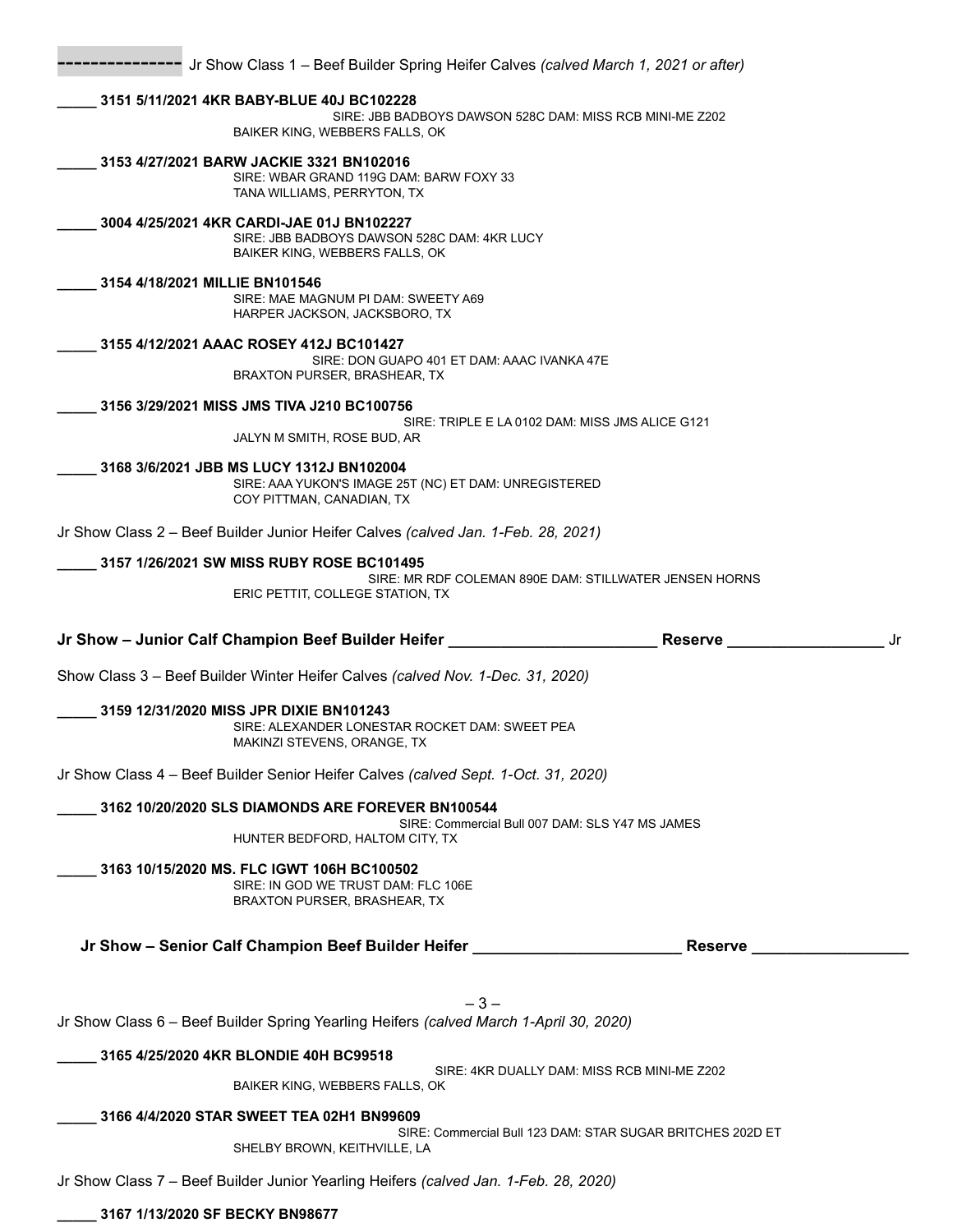SIRE: SF MOJO ET DAM: DOURIE GRACE SISINSKI, COLLEGE STATION, TX

| Jr Show - Junior Yearling Champion Beef Builder Heifer                         |                            |                                                               | <b>Reserve</b>                                                                |                  |                |
|--------------------------------------------------------------------------------|----------------------------|---------------------------------------------------------------|-------------------------------------------------------------------------------|------------------|----------------|
| Jr Show - Grand Champion Beef Builder Heifer _                                 |                            |                                                               |                                                                               | <b>Reserve</b>   |                |
|                                                                                | Junior                     | Show                                                          | Fullblood/Purebred                                                            | <b>Braunvieh</b> | <b>Heifers</b> |
|                                                                                |                            |                                                               | Jr Show Class 1A - FB/PB Spring Heifer Calves (April 25, 2021 - June 3, 2021) |                  |                |
| 3105 6/3/2021 STAR CLARA BELLE 49J PB101907                                    |                            |                                                               | SIRE: MAE MAGNUM PI DAM: MCB MS 306Z 9020 6149                                |                  |                |
|                                                                                | KAYLIN JACOBS, BRENHAM, TX |                                                               |                                                                               |                  |                |
| 3107 5/17/2021 BARW JASMINE 521 PB102018                                       |                            | TANA WILLIAMS, PERRYTON, TX                                   | SIRE: LLB MR E705 ET DAM: QPG MISS IZZY E258                                  |                  |                |
| 3108 5/13/2021 JBB JESSICA MARIE 187J PB101821                                 | COY PITTMAN, CANADIAN, TX  | SIRE: JBB WIZARDS DENALI 655D DAM: MISS CEF57                 |                                                                               |                  |                |
| 3109 4/25/2021 JBB SUNDAY BLESSING 181J ET OB101245                            |                            |                                                               |                                                                               |                  |                |
|                                                                                |                            | CAMBREE PITTMAN, CANADIAN, TX                                 | SIRE: GLB MR PRIME 035 DAM: MISS CHEYENNE Y05                                 |                  |                |
| Jr Show Class 1B - FB/PB Spring Heifer Calves (March 1, 2021 - April 16, 2021) |                            |                                                               |                                                                               |                  |                |
| 3110 4/16/2021 FLC PARSONS SAMMIE 525J PB101954                                |                            | HUNTER BEDFORD, HALTOM CITY, TX                               | SIRE: BLU BLC JBB PARSON 451D ET DAM: FLC SILVER SAMMIE 1124C                 |                  |                |
| 3111 4/14/2021 BLC AURORA SKY 012J PB101123                                    |                            |                                                               |                                                                               |                  |                |
|                                                                                | AVERY KIMBLE, MONTROSE, CO |                                                               | SIRE: N7R POLARSTEEL II 57E DAM: BLC DOROTHY 012E                             |                  |                |
| 3112 4/12/2021 CJC MISS JESSICA 0903J PB101912                                 |                            | AVEREY GRACE JOHNSON, BRENHAM, TX                             | SIRE: FC FORT'S WORTH DAM: CJC MISS ELLE 609E                                 |                  |                |
| 3113 4/9/2021 BLC AURORA DAWN 221J PB101126                                    |                            | <b>GRACE SICINSKI, COLLEGE STATION, TX</b>                    | SIRE: N7R POLARSTEEL II 57E DAM: BLC CAREFREE 321B                            |                  |                |
| 3114 4/1/2021 STAR LILLY MAE 38J PB101947                                      |                            | LINDSEY GERIK, WEATHERFORD, TX                                | SIRE: MAE MAGNUM PI DAM: MISS BOR 14382Z                                      |                  |                |
| 3116 3/21/2021 AAAC PARSONS LADY 321J PB101950                                 |                            | MADDISON BEDFORD, HALTOM CITY, TX                             | SIRE: BLU BLC JBB PARSON 451D ET DAM: MS JLB BLISS X070                       |                  |                |
| 3119 3/7/2021 BLC AURORA STAR 577J PB101130                                    |                            |                                                               |                                                                               |                  |                |
|                                                                                |                            | RILYNN KIMBLE, MONTROSE, CO                                   | SIRE: N7R POLARSTEEL II 57E DAM: BLC DOROTHY 177E                             |                  |                |
|                                                                                |                            |                                                               | – 4 –                                                                         |                  |                |
| Jr Show Class 2 - FB/PB Junior Heifer Calves (calved Jan. 1-Feb. 28, 2021)     |                            |                                                               |                                                                               |                  |                |
| 3122 2/2/2021 4KR IGGY Z 4J2 PB102225                                          |                            | BAIKER KING, WEBBERS FALLS, OK                                | SIRE: MHF LORD CULPEPER C73 DAM: FIELDSTONE 4F                                |                  |                |
| 3123 1/2/2021 MISS CEF JBB 148 OB101068                                        |                            | SIRE: GU RECORD DAM: CHP 448<br>ANNABELLE LEHMANN, LE ROY, KS |                                                                               |                  |                |
| 3124 1/1/2021 MISS CEF 1196 OB101063                                           |                            |                                                               |                                                                               |                  |                |

SIRE: AAA YUKON'S IMAGE 25T (NC) ET DAM: FS196 SHELBY SMERCINA, WYLIE, TX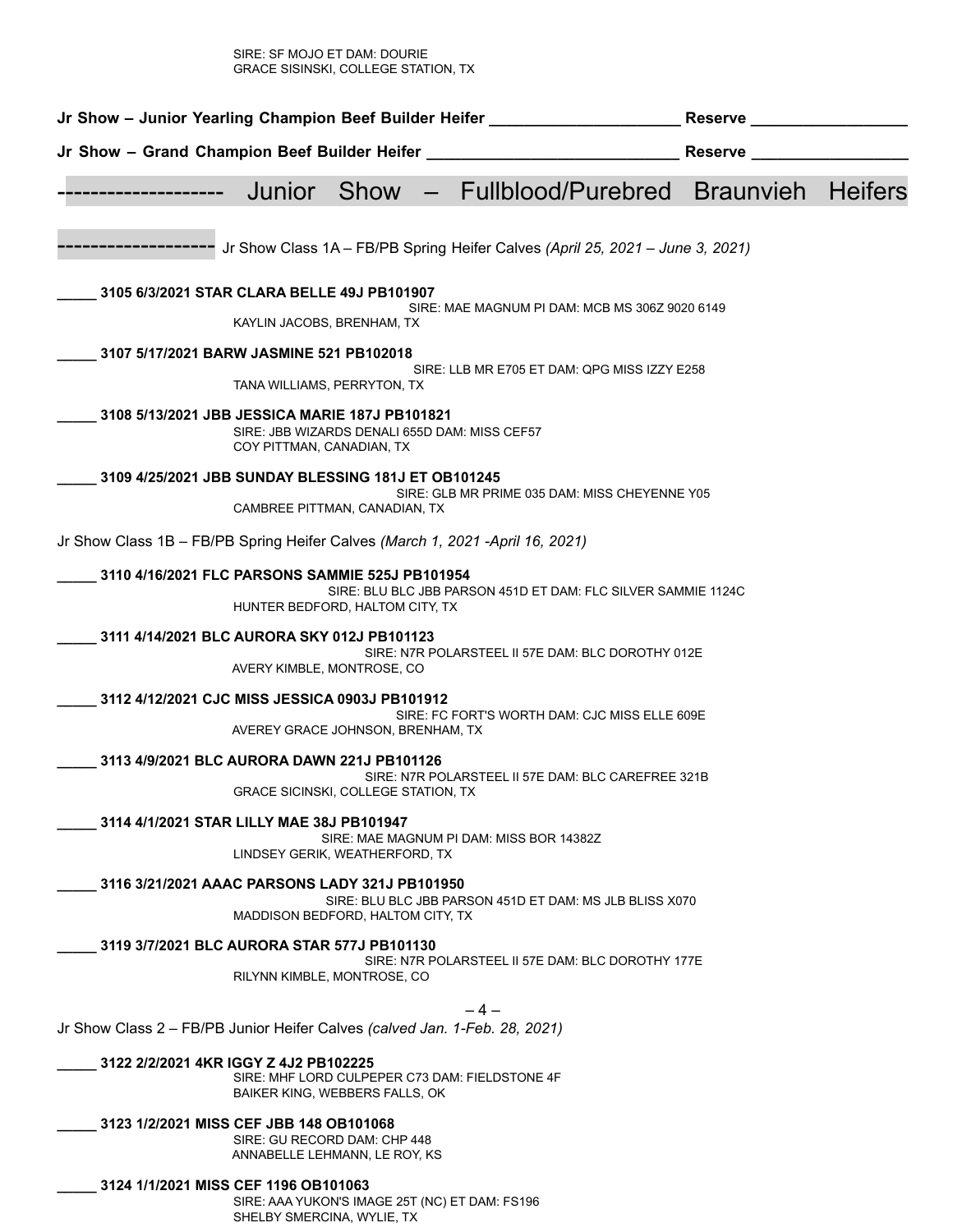| Jr Show - Intermediate Champion FB/PB Heifer                                                                                                 | <b>Reserve</b>                                               |    |
|----------------------------------------------------------------------------------------------------------------------------------------------|--------------------------------------------------------------|----|
| 3140 5/2/2020 WCCR DIXIE DARLIN 0068 PB99620<br>AYDEN WOLKEN, MENDENHALL, MS                                                                 | SIRE: MR. HLJ PAYDAY D626 DAM: WOLKEN'S VICKY 0126           |    |
| - 5 -<br>3139 5/14/2020 AAB MISS HEDY LAMARR H158 OB98776<br>SIRE: MR LLB C109 DAM: MISS MFB SUSIE<br>LAUREN BOCKEL, ALVIN, TX               |                                                              |    |
| 3138 5/18/2020 KKB MS H139 OB99046<br>SIRE: MR TNB YUMA 1136 ET DAM: MISS KKB D297<br>HUDSON DAVIS, STIGLER, OK                              |                                                              |    |
| 3137 8/22/2020 SF MISS LORETTA LYNN PB100363<br>SIRE: SF ROCKSTAR DAM: MS RF 237W<br>AUBREY PETTIT, SEALY, TX                                |                                                              |    |
| Show Class 5 - FB/PB Intermediate Heifers (calved May 1-Aug. 31, 2020)                                                                       |                                                              |    |
| Jr Show - Senior Calf Champion FB/PB Heifer                                                                                                  | <b>Reserve</b>                                               | Jr |
| 3136 9/10/2020 MS HHR MAGNOLIA FAITH PB99302<br>SIRE: MR HHR CAPTAIN MORGAN DAM: SF DARCY<br><b>GRACE SICINSKI, COLLEGE STATION, TX</b>      |                                                              |    |
| 3135 9/16/2020 PRAZ MISS MAIDEN TRADITION PB100892<br>SIRE: BOR REVOLUTION DAM: IRON MAIDEN<br>SHELBY PRAZAK, BRENHAM, TX                    |                                                              |    |
| 3134 9/20/2020 JBB HIGH CLASS MARY 026 OB101058<br>SIRE: MR CEF 934 DAM: KKB MISS G26<br>ROWDY JACK EYTCHESON, HEDLEY, TX                    |                                                              |    |
| 3132 10/6/2020 MISS JV SADIE 083 PB101061<br>SIRE: JBB WIZARDS DENALI 655D DAM: JBB JV ERIN 7-5E<br>COLT PITTMAN, CANADIAN, TX               |                                                              |    |
| 3130 10/29/2020 MISS JMS KIA H183 OB100921<br>SIRE: MR LLB 952B DAM: PSC MISS BRANDI<br>JALYN M SMITH, ROSE BUD, AR                          |                                                              |    |
| Jr Show Class 4 - FB/PB Senior Heifer Calves (calved Sept. 1-Oct. 31, 2020)                                                                  |                                                              |    |
|                                                                                                                                              |                                                              |    |
| 3129 11/12/2020 WCCR WALK THIS WAY 0346 PB101765<br>AYDEN WOLKEN, MENDENHALL, MS                                                             | SIRE: WCCR SOLID ROCK 5130 DAM: WCCR SHE'S GOT THE LOOK 5146 |    |
| 3128 11/26/2020 STAR STOCK GIRL 97H PB100791<br>SIRE: WCCR PREFERRED STOCK 7212 DAM: MAE GOLDEN GIRL<br>KAMI ALBUS, KINGSVILLE, TX           |                                                              |    |
| 3126 12/13/2020 PRAZ MISS GAME CHANGER PB100891<br>SIRE: BOR REVOLUTION DAM: MISS BOR 12613Z<br>SHELBY PRAZAK, BRENHAM, TX                   |                                                              |    |
| 3125 12/24/2020 MS HHR CAMELLIA JADE PB100554<br>SIRE: MR HHR CAPTAIN MORGAN DAM: MISS SFF 04A<br><b>GRACE SICINSKI, COLLEGE STATION, TX</b> |                                                              |    |
|                                                                                                                                              |                                                              |    |

**Jr Show – Junior Calf Champion FB/PB Heifer \_\_\_\_\_\_\_\_\_\_\_\_\_\_\_\_\_\_\_\_\_\_\_\_\_\_ Reserve \_\_\_\_\_\_\_\_\_\_\_\_\_\_\_\_\_\_**

Show Class 6 – FB/PB Spring Yearling Heifers *(calved March 1-April 30, 2020)*

**\_\_\_\_\_ 3141 4/1/2020 STAR ELLIE MAE 49H PB99396**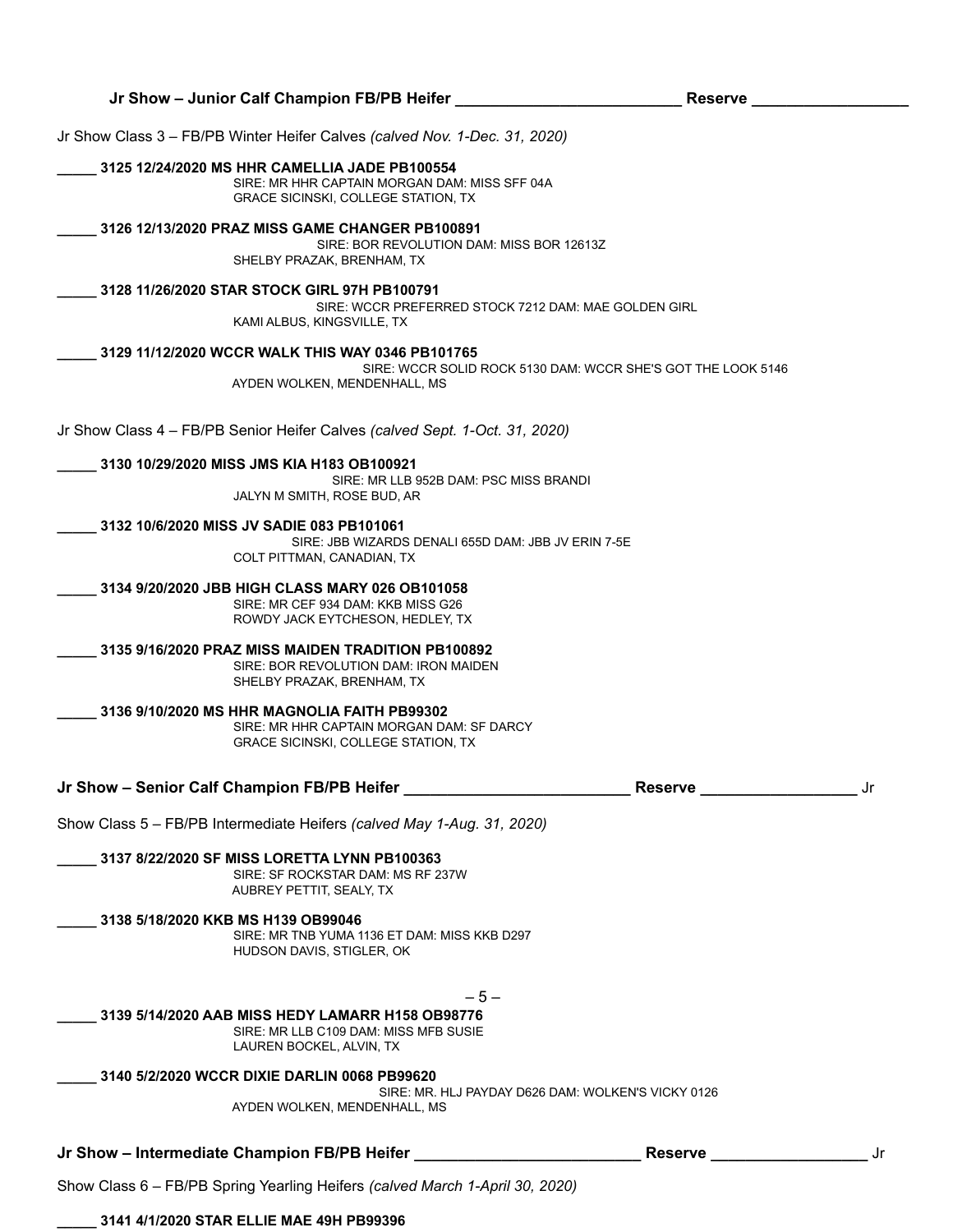|                                     |                                                                                                                               |                                                               | <b>Reserve</b>                |     |
|-------------------------------------|-------------------------------------------------------------------------------------------------------------------------------|---------------------------------------------------------------|-------------------------------|-----|
|                                     |                                                                                                                               |                                                               | Reserve _____________________ | .Jr |
|                                     | 3150 10/14/2019 JBB KINSEY 9511G PB98790<br>JOSE ANTONIO MUNOZ, AMHERST, TX                                                   | SIRE: JBB WIZARDS DENALI 655D DAM: JBB HIGH OCTANE DELLA 621D |                               |     |
|                                     | 3149 11/1/2019 TRI-C MISS GLORY G911 ET OB98843<br>SIRE: MR CEF 24 ET DAM: MS RDF 463 ET<br>AVEREY GRACE JOHNSON, BRENHAM, TX |                                                               |                               |     |
|                                     | 3148 12/6/2019 JBB HARPER 9519G PB99174<br><b>GRACE SISINSKI, COLLEGE STATION, TX</b>                                         | SIRE: JBB BADBOYS DAWSON 528C DAM: JBB STARWARS DONNA 515C    |                               |     |
|                                     | Show Class 8 - FB/PB Senior Yearling Heifers (calved Sept. 1-Dec. 31, 2019)                                                   |                                                               |                               |     |
|                                     |                                                                                                                               | Jr Show – Junior Yearling Champion FB/PB Heifer               | Reserve ___________________   | Jr. |
| 3147 1/18/2020 MS HHR MOLLY PB98491 | LOGAN STEVENS, ORANGE, TX                                                                                                     | SIRE: MR HHR CAPTAIN MORGAN DAM: MS HHR GINGER                |                               |     |
|                                     | 3146 1/21/2020 MS HHR ATHENA PB98492<br>SIRE: MR HHR CAPTAIN MORGAN DAM: SF 121D<br>LAUREN BOCKEL, ALVIN, TX                  |                                                               |                               |     |
|                                     | 3145 2/4/2020 PRAZ MISS REVOLUTIONARY ET PB99184<br>SHELBY PRAZAK, BRENHAM, TX                                                | SIRE: BOR REVOLUTION DAM: MISS BOR C PHENOMENONZWEI ET        |                               |     |
|                                     | Jr Show Class 7 - FB/PB Junior Yearling Heifers (calved Jan. 1-Feb. 28, 2020)                                                 |                                                               |                               |     |
|                                     | 3143 3/9/2020 BLC BLU JBB OUR MARIA ET PB99172<br>AVERY KIMBLE, MONTROSE, CO                                                  | SIRE: BLC TORONTO 618D DAM: WW MY MARIA 454B                  |                               |     |
|                                     |                                                                                                                               |                                                               |                               |     |
|                                     | KAYLIN JACOBS, BRENHAM, TX                                                                                                    | SIRE: MAE MAGNUM PI DAM: MCB MS 306Z 9020 6149                |                               |     |

– 6 – –––––––––––––––––––––––––––––––––––––––––––––––––––––––––––––––––––––––––––––––––––––––––––––––––––––––––––––––––––––––––––––––––––––––––––––––––––––––––––––––––––

# –––––––––––––––––––**Braunvieh Open Show**

**Following the 8 a.m. Junior Heifer Show • Monday, Jan. 3, 2022**

–––––––––––––––––––––––––––––––––––––––––––––––––––––––––––––––––––––––––––––––––––––––––––––––––––––––––––––––––––––––––––––––––––––––––––––––––––––––––––––––––––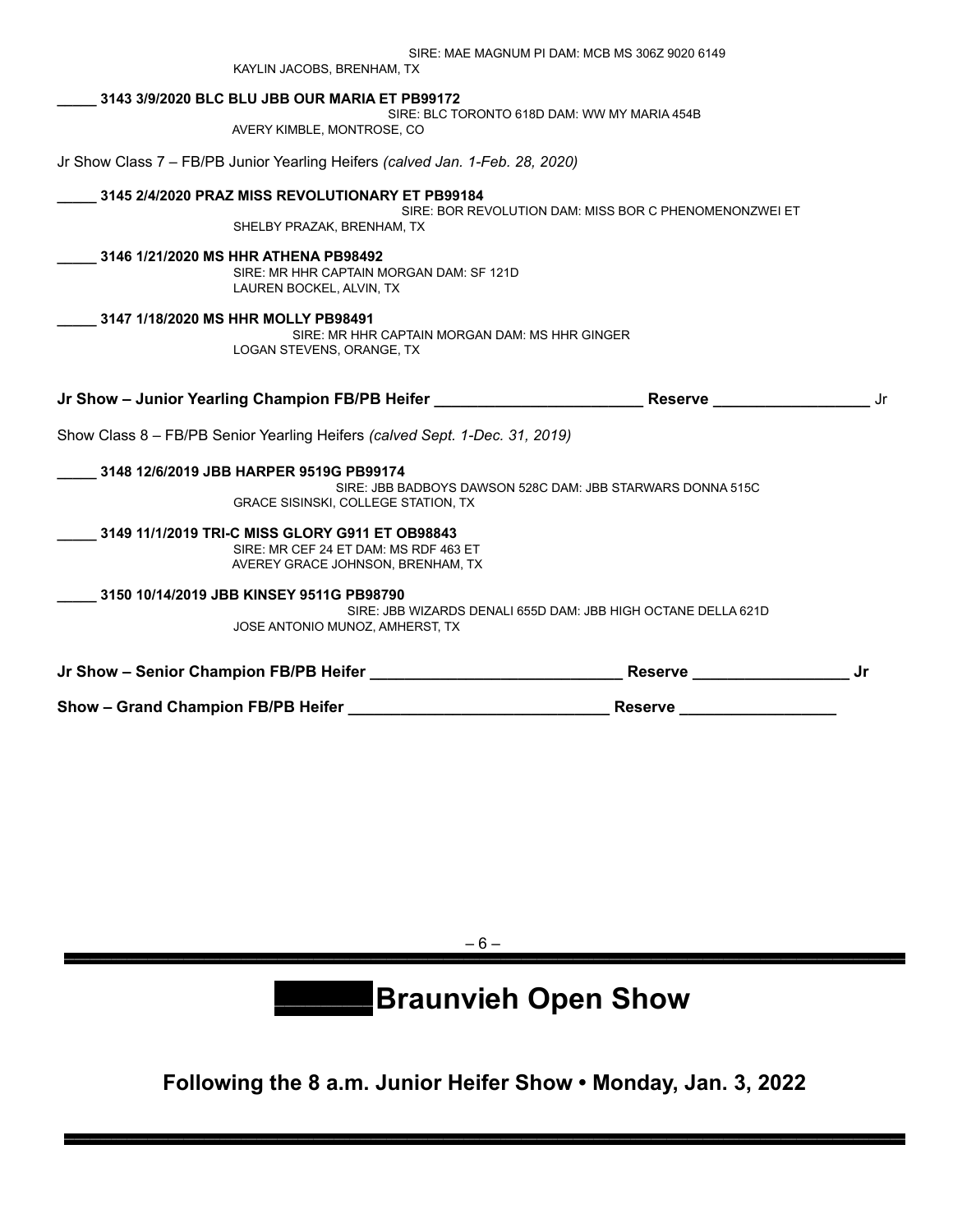## ––––––––––––––––––– ––––––––––––– Beef Builder/Percentage Braunvieh Heifers

Class 1 – Beef Builder Summer Heifer Calves *(calved on or after July 1, 2021)* **\_\_\_\_\_ 3057 8/28/2021 M-R MISS JOURNEY 9J BC101916** SIRE: TML SILVERADO 108S DAM: M-R MISS ENCHANTMENT 8E MCKOON RANCH, PAOLA, KS Class 3 – Beef Builder Early Spring Heifer Calves *(calved March 1-April 30, 2021)* **\_\_\_\_\_ 3059 4/25/2021 4KR CARDI-JAE 01J BN102227** SIRE: JBB BADBOYS DAWSON 528C DAM: 4KR LUCY BAIKER KING, WEBBERS FALLS, OK **\_\_\_\_\_ 3060 4/18/2021 MILLIE BN101546** SIRE: MAE MAGNUM PI DAM: SWEETY A69 HARPER JACKSON, JACKSBORO, TX **\_\_\_\_\_ 3061 4/5/2021 STAR TIFFANY 90J BN102224** SIRE: RED ROCKY DAM: STAR WHITE DIAMONDS 90E1 ET STAR RANCH, WEATHERFORD, TX **\_\_\_\_\_ 3062 3/29/2021 MISS JMS TIVA J210 BC100756** SIRE: TRIPLE E LA 0102 DAM: MISS JMS ALICE G121 JALYN M SMITH, ROSE BUD, AR **\_\_\_\_\_ 3169 3/6/2021 JBB MS LUCY 1312J BN102004** SIRE: AAA YUKON'S IMAGE 25T (NC) ET DAM: UNREGISTERED COY PITTMAN, CANADIAN, TX Class 4 – Beef Builder Junior Heifer Calves *(calved Jan. 1-Feb. 289, 2021)* **\_\_\_\_\_ 3063 1/26/2021 SW MISS RUBY ROSE BC101495** SIRE: MR RDF COLEMAN 890E DAM: STILLWATER JENSEN HORNS ERIC PETTIT, COLLEGE STATION, TX **Junior Calf Champion Beef Builder Heifer \_\_\_\_\_\_\_\_\_\_\_\_\_\_\_\_\_\_\_\_\_\_\_\_\_\_\_ Reserve \_\_\_\_\_\_\_\_\_\_\_\_\_\_\_\_\_\_** Class 5 – Beef Builder Winter Heifer Calves *(calved Nov. 1-Dec. 31, 2020)* **\_\_\_\_\_ 3064 12/31/2020 MISS JPR DIXIE BN101243** SIRE: ALEXANDER LONESTAR ROCKET DAM: SWEET PEA MAKINZI STEVENS, ORANGE, TX Class 6 – Beef Builder Senior Heifer Calves *(calved Sept. 1-Oct. 31, 2020)* **\_\_\_\_\_ 3065 10/20/2020 SLS DIAMONDS ARE FOREVER BN100544** SIRE: Commercial Bull 007 DAM: SLS Y47 MS JAMES HUNTER BEDFORD, HALTOM CITY, TX **\_\_\_\_\_ 3066 9/12/2020 STAR COVERGIRL 97H3 BC101465** SIRE: BUSINESS DONE RIGHT DAM: MAE GLITTER GIRL STAR RANCH, WEATHERFORD, TX **Senior Calf Champion Beef Builder Heifer \_\_\_\_\_\_\_\_\_\_\_\_\_\_\_\_\_\_\_\_\_\_\_\_\_\_\_ Reserve \_\_\_\_\_\_\_\_\_\_\_\_\_\_\_\_\_\_** – 7 – Class 9 – Beef Builder Late Spring Yearling Heifers *(calved April 1-30, 2020)*

–––––––––––––

**\_\_\_\_\_ 3068 4/25/2020 4KR BLONDIE 40H BC99518**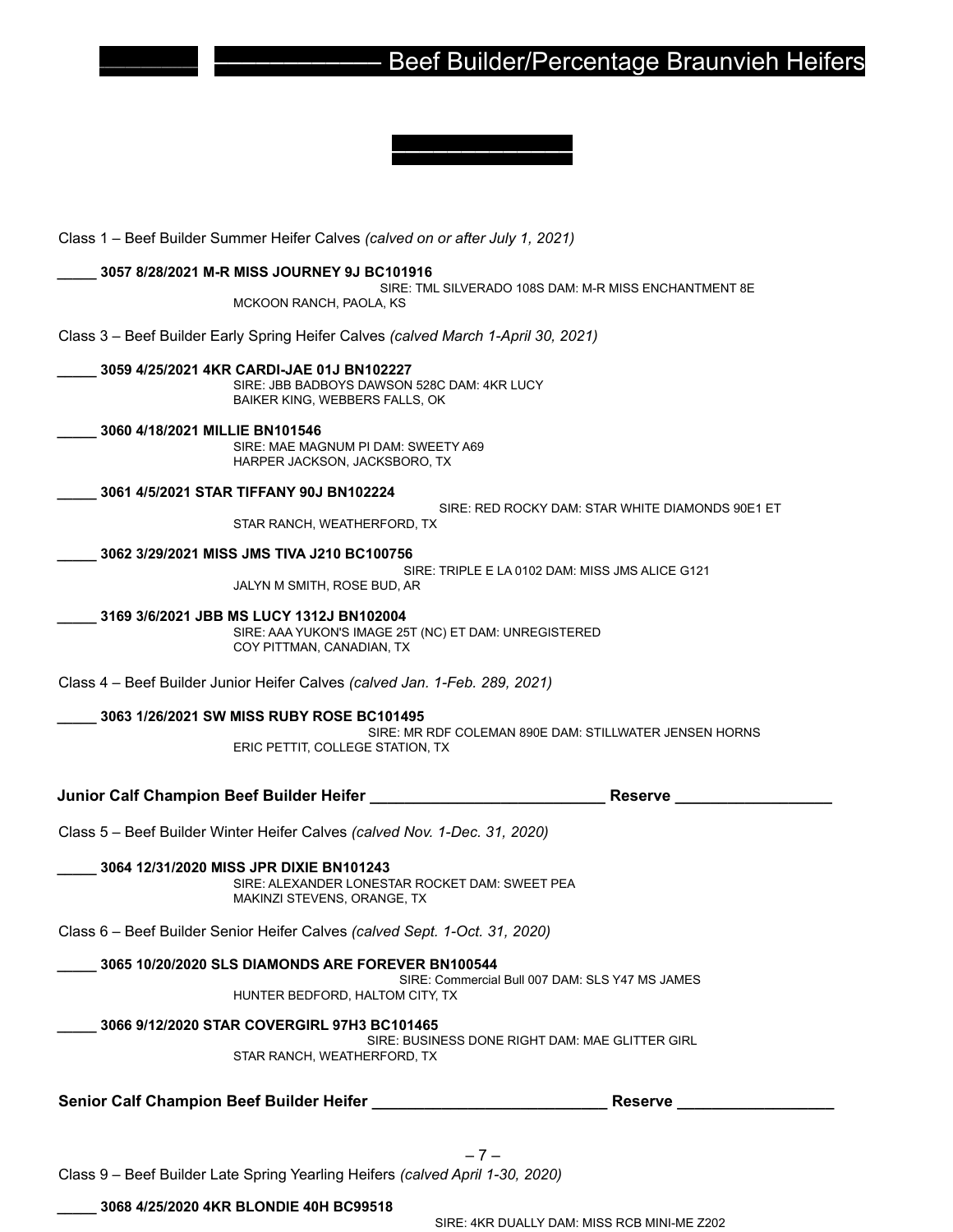BAIKER KING, WEBBERS FALLS, OK

#### **\_\_\_\_\_ 3069 4/4/2020 STAR SWEET TEA 02H1 BN99609**

SIRE: Commercial Bull 123 DAM: STAR SUGAR BRITCHES 202D ET SHELBY BROWN, KEITHVILLE, LA

Class 11 – Beef Builder Junior Yearling Heifers *(calved Jan. 1-Feb. 28, 2020)*

**\_\_\_\_\_ 3071 1/13/2020 SF BECKY BN98677** SIRE: SF MOJO ET DAM: DOURIE GRACE SISINSKI, COLLEGE STATION, TX

**Junior Yearling Champion Beef Builder Heifer \_\_\_\_\_\_\_\_\_\_\_\_\_\_\_\_\_\_\_\_\_\_\_\_ Reserve \_\_\_\_\_\_\_\_\_\_\_\_\_\_\_\_\_\_**

**Grand Champion Beef Builder Heifer \_\_\_\_\_\_\_\_\_\_\_\_\_\_\_\_\_\_\_\_\_\_\_\_\_\_\_\_\_\_\_\_ Reserve**

### ––––––––––––––– Fullblood/Purebred Braunvieh Heifers ––––––––––––––––

Class 1 – FB/PB Summer Heifer Calves *(calved on or after July 1, 2021)*

**\_\_\_\_\_ 3001 6/3/2021 STAR CLARA BELLE 49J PB101907**

**\_\_\_\_\_\_\_\_\_\_\_\_\_\_\_\_\_\_**

SIRE: MAE MAGNUM PI DAM: MCB MS 306Z 9020 6149 KAYLIN JACOBS, BRENHAM, TX

Class 2 – FB/PB Late Spring Heifer Calves *(calved May 1-June 30, 2021)*

**\_\_\_\_\_ 3002 5/13/2021 JBB JESSICA MARIE 187J PB101821**

SIRE: JBB WIZARDS DENALI 655D DAM: MISS CEF57 COY PITTMAN, CANADIAN, TX

**\_\_\_\_\_ 3003 5/1/2021 STAR BABY SISTER 55J1 PB102223**

SIRE: STAR WINCHESTER 73 DAM: STAR SOULE SISTER ET STAR RANCH, WEATHERFORD, TX

Class 3A – FB/PB Early Spring Heifer Calves *(calved April 1-30, 2021)*

**\_\_\_\_\_ 3005 4/25/2021 JBB SUNDAY BLESSING 181J ET OB101245**

SIRE: GLB MR PRIME 035 DAM: MISS CHEYENNE Y05 CAMBREE PITTMAN, CANADIAN, TX

**\_\_\_\_\_ 3006 4/16/2021 FLC PARSONS SAMMIE 525J PB101954**

SIRE: BLU BLC JBB PARSON 451D ET DAM: FLC SILVER SAMMIE 1124C HUNTER BEDFORD, HALTOM CITY, TX

– 8 –

**\_\_\_\_\_ 3007 4/14/2021 BLC AURORA SKY 012J PB101123**

SIRE: N7R POLARSTEEL II 57E DAM: BLC DOROTHY 012E AVERY KIMBLE, MONTROSE, CO

**\_\_\_\_\_ 3008 4/12/2021 CJC MISS JESSICA 0903J PB101912**

SIRE: FC FORT'S WORTH DAM: CJC MISS ELLE 609E AVEREY GRACE JOHNSON, BRENHAM, TX

**\_\_\_\_\_ 3009 4/9/2021 BLC AURORA DAWN 221J PB101126**

SIRE: N7R POLARSTEEL II 57E DAM: BLC CAREFREE 321B GRACE SICINSKI, COLLEGE STATION, TX

**\_\_\_\_\_ 3011 4/1/2021 STAR LILLY MAE 38J PB101947** SIRE: MAE MAGNUM PI DAM: MISS BOR 14382Z LINDSEY GERIK, WEATHERFORD, TX

Class 3B – FB/PB Early Spring Heifer Calves *(calved March 1-31, 2021)*

**\_\_\_\_\_ 3013 3/21/2021 AAAC PARSONS LADY 321J PB101950**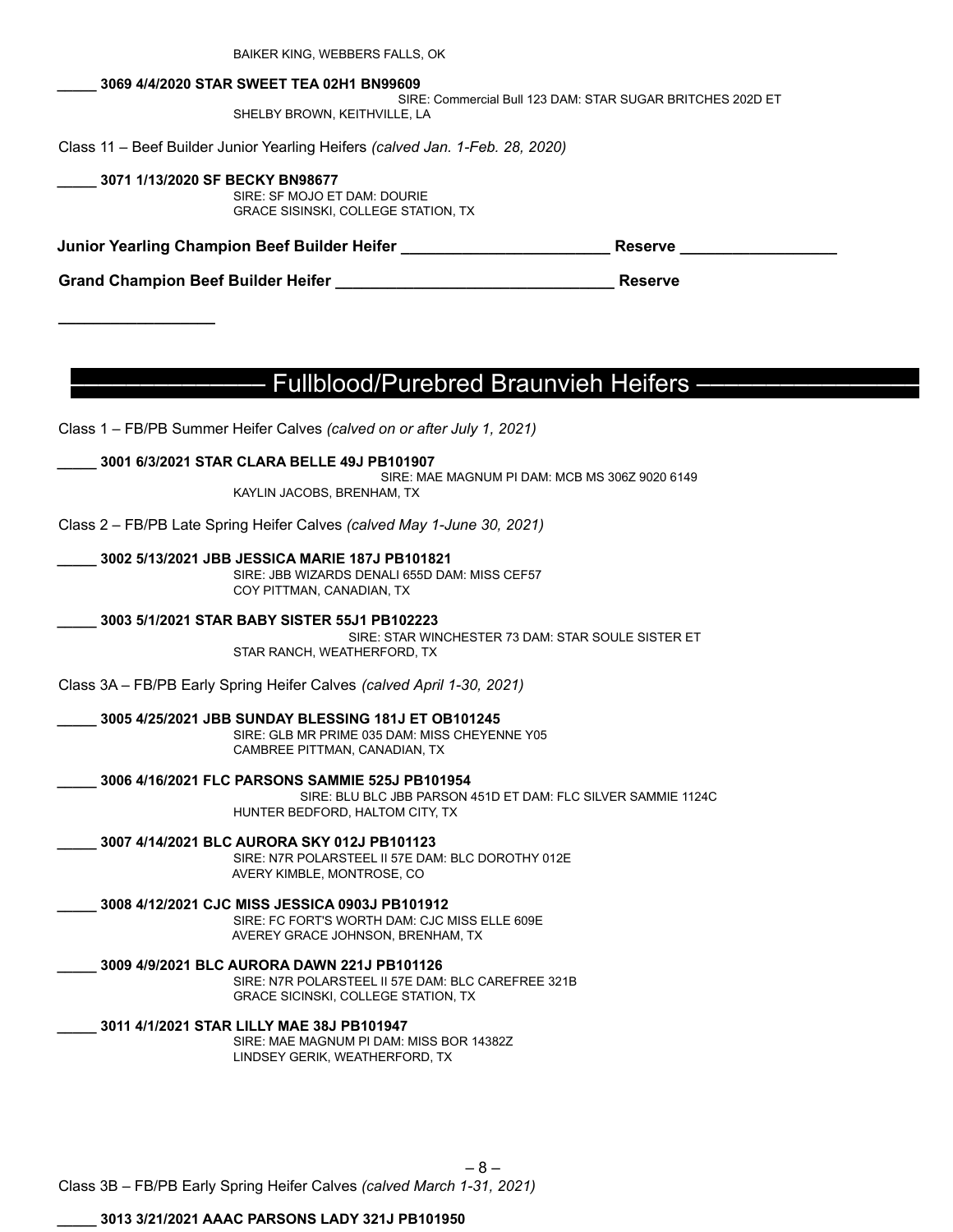SIRE: BLU BLC JBB PARSON 451D ET DAM: MS JLB BLISS X070 MADDISON BEDFORD, HALTOM CITY, TX

#### **\_\_\_\_\_ 3014 3/20/2021 STAR ANNIE OAKLEY 10J PB102210**

SIRE: STAR WINCHESTER 73 DAM: STAR ELAINE 10E4 ET STAR RANCH, WEATHERFORD, TX

**\_\_\_\_\_ 3015 3/15/2021 MISS BBB 2130 PB102034**

SIRE: OCC MR BOJANGLES 152D ET DAM: MISS BBB C558 BIG BLUE BRAUNVIEH, DE WITT, NE

#### **\_\_\_\_\_ 3018 3/7/2021 BLC AURORA STAR 577J PB101130**

SIRE: N7R POLARSTEEL II 57E DAM: BLC DOROTHY 177E RILYNN KIMBLE, MONTROSE, CO

Class 4 – FB/PB Junior Heifer Calves *(calved Jan. 1-Feb. 28, 2021)*

#### **\_\_\_\_\_ 3020 2/22/2021 MISS BBB 2122 PB102033**

SIRE: KDG BONANZA W90 DAM: MISS BBB 1222 BIG BLUE BRAUNVIEH, DE WITT, NE

#### **\_\_\_\_\_ 3024 1/1/2021 MISS CEF 1196 OB101063**

SIRE: AAA YUKON'S IMAGE 25T (NC) ET DAM: FS196 SHELBY SMERCINA, WYLIE, TX

**Junior Calf Champion FB/PB Heifer \_\_\_\_\_\_\_\_\_\_\_\_\_\_\_\_\_\_\_\_\_\_\_\_\_\_\_\_\_\_\_ Reserve \_\_\_\_\_\_\_\_\_\_\_\_\_\_\_\_\_\_**

Class 5 – FB/PB Winter Heifer Calves *(calved Nov. 1-Dec. 31, 2020)*

#### **\_\_\_\_\_ 3025 12/26/2020 CEF MISS O19 OB100210**

SIRE: GU RECORD DAM: RBB MS JAMIE J BAR BRAUNVIEH, HEDLEY, TX

**\_\_\_\_\_ 3026 12/24/2020 MS HHR CAMELLIA JADE PB100554**

SIRE: MR HHR CAPTAIN MORGAN DAM: MISS SFF 04A GRACE SICINSKI, COLLEGE STATION, TX

#### **\_\_\_\_\_ 3027 12/13/2020 PRAZ MISS GAME CHANGER PB100891**

SIRE: BOR REVOLUTION DAM: MISS BOR 12613Z SHELBY PRAZAK, BRENHAM, TX

#### **\_\_\_\_\_ 3170 11/26/2020 STAR STOCK GIRL 97H PB100791**

SIRE: WCCR PREFERRED STOCK 7212 DAM: MAE GOLDEN GIRL KAMI ALBUS, KINGSVILLE, TX

**\_\_\_\_\_ 3029 11/24/2020 JBB HAVEN GRACE 071H OB101056**

SIRE: MR CEF 934 DAM: JBB GRACE MAE 501C JOSE ANTONIO MUNOZ, AMHERST, TX

**\_\_\_\_\_ 3030 11/12/2020 WCCR WALK THIS WAY 0346 PB101765**

SIRE: WCCR SOLID ROCK 5130 DAM: WCCR SHE'S GOT THE LOOK 5146 AYDEN WOLKEN, MENDENHALL, MS

Class 6 – FB/PB Senior Heifer Calves *(calved Sept. 1-Oct. 31, 2020)*

**\_\_\_\_\_ 3032 10/29/2020 MISS JMS KIA H183 OB100921**

SIRE: MR LLB 952B DAM: PSC MISS BRANDI JALYN M SMITH, ROSE BUD, AR

**\_\_\_\_\_ 3033 10/6/2020 MISS JV SADIE 083 PB101061**

SIRE: JBB WIZARDS DENALI 655D DAM: JBB JV ERIN 7-5E COLT PITTMAN, CANADIAN, TX

#### **\_\_\_\_\_ 3035 9/20/2020 JBB HIGH CLASS MARY 026 OB101058**

SIRE: MR CEF 934 DAM: KKB MISS G26 ROWDY JACK EYTCHESON, HEDLEY, TX

– 9 –

**\_\_\_\_\_ 3036 9/16/2020 PRAZ MISS MAIDEN TRADITION PB100892**

SIRE: BOR REVOLUTION DAM: IRON MAIDEN SHELBY PRAZAK, BRENHAM, TX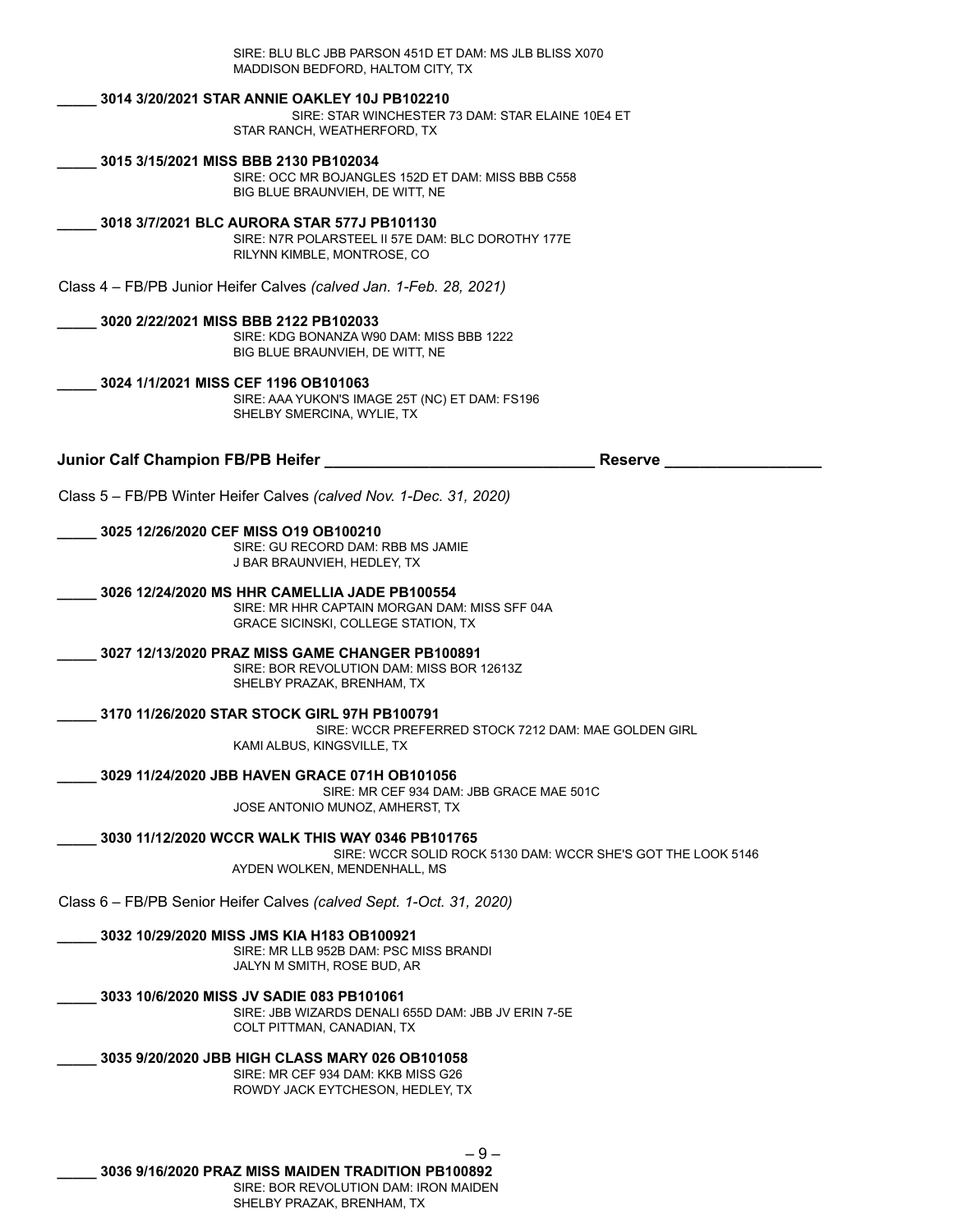| SIRE: MR HHR CAPTAIN MORGAN DAM: SF DARCY<br><b>GRACE SICINSKI, COLLEGE STATION, TX</b>                       |                                                     |
|---------------------------------------------------------------------------------------------------------------|-----------------------------------------------------|
| Senior Calf Champion FB/PB Heifer                                                                             | Reserve                                             |
| Class 7 - FB/PB Late Summer Yearling Heifers (calved July 1-Aug. 31, 2020)                                    |                                                     |
| 3039 8/22/2020 SF MISS LORETTA LYNN PB100363<br>SIRE: SF ROCKSTAR DAM: MS RF 237W<br>AUBREY PETTIT, SEALY, TX |                                                     |
| 3040 8/7/2020 MISS RCB H050 PB100978<br>BIG BLUE BRAUNVIEH. DE WITT. NE                                       | SIRE: MR BBB WIZORD J 1233 DAM: PSC MISS FAITH 1414 |
| Class 8 – FB/PB Summer Yearling Heifers (calved May 1-June 30, 2020)                                          |                                                     |

**\_\_\_\_\_ 3041 5/14/2020 AAB MISS HEDY LAMARR H158 OB98776** SIRE: MR LLB C109 DAM: MISS MFB SUSIE LAUREN BOCKEL, ALVIN, TX

**\_\_\_\_\_ 3042 5/2/2020 WCCR DIXIE DARLIN 0068 PB99620**

**\_\_\_\_\_ 3037 9/10/2020 MS HHR MAGNOLIA FAITH PB99302**

SIRE: MR. HLJ PAYDAY D626 DAM: WOLKEN'S VICKY 0126 AYDEN WOLKEN, MENDENHALL, MS

**Intermediate Champion FB/PB Heifer \_\_\_\_\_\_\_\_\_\_\_\_\_\_\_\_\_\_\_\_\_\_\_\_\_\_\_\_\_\_\_ Reserve \_\_\_\_\_\_\_\_\_\_\_\_\_\_\_\_\_\_**

Class 9 – FB/PB Late Spring Yearling Heifers *(calved April 1-30, 2020)*

**\_\_\_\_\_ 3044 4/1/2020 STAR ELLIE MAE 49H PB99396**

SIRE: MAE MAGNUM PI DAM: MCB MS 306Z 9020 6149 KAYLIN JACOBS, BRENHAM, TX

Class 10 – FB/PB Spring Yearling Heifers *(calved March 1-31, 2020)*

**\_\_\_\_\_ 3046 3/9/2020 BLC BLU JBB OUR MARIA ET PB99172** SIRE: BLC TORONTO 618D DAM: WW MY MARIA 454B

AVERY KIMBLE, MONTROSE, CO

Class 11 – FB/PB Junior Yearling Heifers *(calved Jan. 1-Feb. 28, 2020)*

**\_\_\_\_\_ 3047 2/4/2020 PRAZ MISS REVOLUTIONARY ET PB99184**

SIRE: BOR REVOLUTION DAM: MISS BOR C PHENOMENONZWEI ET SHELBY PRAZAK, BRENHAM, TX

**\_\_\_\_\_ 3048 1/22/2020 CEF MISS H55 ET OB98786** SIRE: SWISS-WAY MARSHAL 53N DAM: MISS 306R JOSE ANTONIO MUNOZ, AMHERST, TX

**\_\_\_\_\_ 3049 1/21/2020 MS HHR ATHENA PB98492** SIRE: MR HHR CAPTAIN MORGAN DAM: SF 121D LAUREN BOCKEL, ALVIN, TX

**Junior Champion FB/PB Heifer \_\_\_\_\_\_\_\_\_\_\_\_\_\_\_\_\_\_\_\_\_\_\_\_\_\_\_\_\_\_\_\_\_\_\_\_ Reserve \_\_\_\_\_\_\_\_\_\_\_\_\_\_\_\_\_\_**

Class 12 – FB/PB Senior Yearling Heifers *(calved Sept. 1-Dec. 31, 2019)*

**\_\_\_\_\_ 3051 12/6/2019 JBB HARPER 9519G PB99174**

SIRE: JBB BADBOYS DAWSON 528C DAM: JBB STARWARS DONNA 515C GRACE SISINSKI, COLLEGE STATION, TX

 $-10-$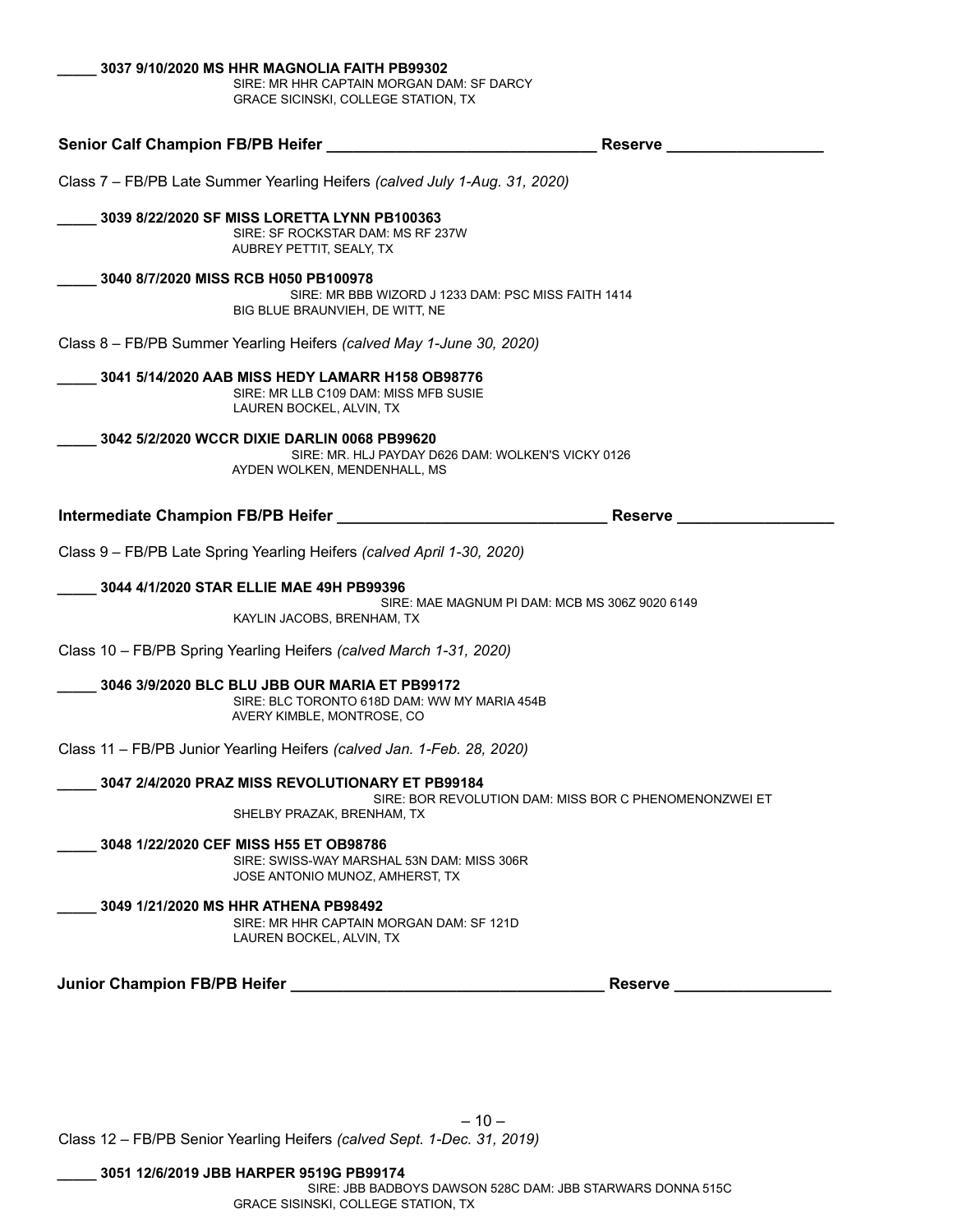|                                            |              |               | 3052 11/1/2019 TRI-C MISS GLORY G911 ET OB98843<br>SIRE: MR CEF 24 ET DAM: MS RDF 463 ET<br>AVEREY GRACE JOHNSON, BRENHAM, TX        |                                                                                                                       |                                                                                                                                                                                                                                               |       |
|--------------------------------------------|--------------|---------------|--------------------------------------------------------------------------------------------------------------------------------------|-----------------------------------------------------------------------------------------------------------------------|-----------------------------------------------------------------------------------------------------------------------------------------------------------------------------------------------------------------------------------------------|-------|
|                                            |              |               | 3053 10/14/2019 JBB KINSEY 9511G PB98790                                                                                             |                                                                                                                       |                                                                                                                                                                                                                                               |       |
|                                            |              |               | JOSE ANTONIO MUNOZ, AMHERST, TX                                                                                                      |                                                                                                                       | SIRE: JBB WIZARDS DENALI 655D DAM: JBB HIGH OCTANE DELLA 621D                                                                                                                                                                                 |       |
|                                            |              |               |                                                                                                                                      |                                                                                                                       | <b>Reserve</b>                                                                                                                                                                                                                                | Grand |
| Champion                                   | <b>FB/PB</b> | <b>Heifer</b> |                                                                                                                                      |                                                                                                                       | <b>Reserve</b>                                                                                                                                                                                                                                |       |
|                                            |              | Beef          | <b>Builder/Percentage</b>                                                                                                            |                                                                                                                       | <b>Braunvieh</b><br>Cow-Calf                                                                                                                                                                                                                  | Pairs |
|                                            |              |               |                                                                                                                                      |                                                                                                                       |                                                                                                                                                                                                                                               |       |
| unit.)                                     |              |               |                                                                                                                                      |                                                                                                                       | Class 1 -Beef Builder Cow/Calf Pairs (calved Aug. 31, 2019 and before. Pair is not eligible for Grand or Reserve Grand<br>Champion Female. Cow and/or calf may be included in group classes as individuals, not as a pair comprising a single |       |
|                                            |              |               | 3055 2/15/2017 M-R MISS ENCHANTMENT 8E BN94862                                                                                       | SIRE: M-R PRIVATE I DAM: BRAUNVIEH CROSS COW                                                                          |                                                                                                                                                                                                                                               |       |
|                                            |              |               | MCKOON RANCH, PAOLA, KS                                                                                                              |                                                                                                                       |                                                                                                                                                                                                                                               |       |
|                                            |              |               | Grand Champion Beef Builder Cow/Calf Pair                                                                                            |                                                                                                                       |                                                                                                                                                                                                                                               |       |
|                                            |              |               |                                                                                                                                      | <b>Beef Builder Braunvieh Bulls</b>                                                                                   |                                                                                                                                                                                                                                               |       |
|                                            |              |               |                                                                                                                                      |                                                                                                                       | Class 2 - Beef Builder Late Spring Bull Calves (calved May 1-June 30, 2021)                                                                                                                                                                   |       |
|                                            |              |               | 3083 5/15/2021 TLC MICKS GATOR J1231 BC101925<br>A.W. THORNE LAND & CATTLE INC, ADAIR, OK                                            | SIRE: TLC HARVS MICK D6413 DAM: TLC SUHS BEV Y1300                                                                    |                                                                                                                                                                                                                                               |       |
|                                            |              |               |                                                                                                                                      | Class 3 - Beef Builder Early Spring Bull Calves (calved March 1-April 30, 2021)                                       |                                                                                                                                                                                                                                               |       |
|                                            |              |               | 3084 3/12/2021 DARKSIDE SIR PLUS 1814 BC101434<br>SIRE: BLC TORONTO 618D DAM: MISS DARKSIDE 8414<br>DARKSIDE BRAUNVIEH, PECULIAR, MO |                                                                                                                       |                                                                                                                                                                                                                                               |       |
|                                            |              |               | 3085 3/1/2021 SW MR. MAXWELL BC101499<br>AUBREY PETTIT, SEALY, TX                                                                    | SIRE: WW CORNERSTONE 814F ET DAM: STILL WATER FRECKLES                                                                |                                                                                                                                                                                                                                               |       |
|                                            |              |               |                                                                                                                                      | Junior Calf Champion Beef Builder Bull <b>State Call</b>                                                              | Reserve __________________                                                                                                                                                                                                                    |       |
|                                            |              |               | Class 6 - Beef Builder Senior Bull Calves (calved Sept. 1-Oct. 31, 2020)                                                             |                                                                                                                       |                                                                                                                                                                                                                                               |       |
|                                            |              |               | 3086 10/20/2020 TLC TURKS BRICKTOWN H0365 BC101074<br>A.W. THORNE LAND & CATTLE INC, ADAIR, OK                                       | SIRE: TLC TURK S6103 ET DAM: TLC STARWAR'S BRIT X1272                                                                 |                                                                                                                                                                                                                                               |       |
|                                            |              |               | 3087 10/12/2020 AAAC MIGHTY MOUSE 243H BC101948<br>SIRE: IN GOD WE TRUST DAM: SNIDER'S LEAH 30D<br>HUNTER BEDFORD, HALTOM CITY, TX   |                                                                                                                       |                                                                                                                                                                                                                                               |       |
|                                            |              |               | 3028 9/10/2020 PRAZ MR NO HITTER 51H ET BC100887<br>SHELBY PRAZAK, BRENHAM TX                                                        |                                                                                                                       | SIRE: MHF UNDAUNTED U820 ET DAM: MISS SAMIRAL BOR C340 CL ET                                                                                                                                                                                  |       |
| Senior Calf Champion Beef Builder Bull ___ |              |               |                                                                                                                                      | <u> 1989 - Johann Barbara, martin din Barbara, martin din Barbara, martin din Barbara, martin din Barbara, martin</u> | Reserve_                                                                                                                                                                                                                                      |       |

– 11 –

Class 9 – Beef Builder Spring Yearling Bulls *(calved March 1-April 30, 2020)*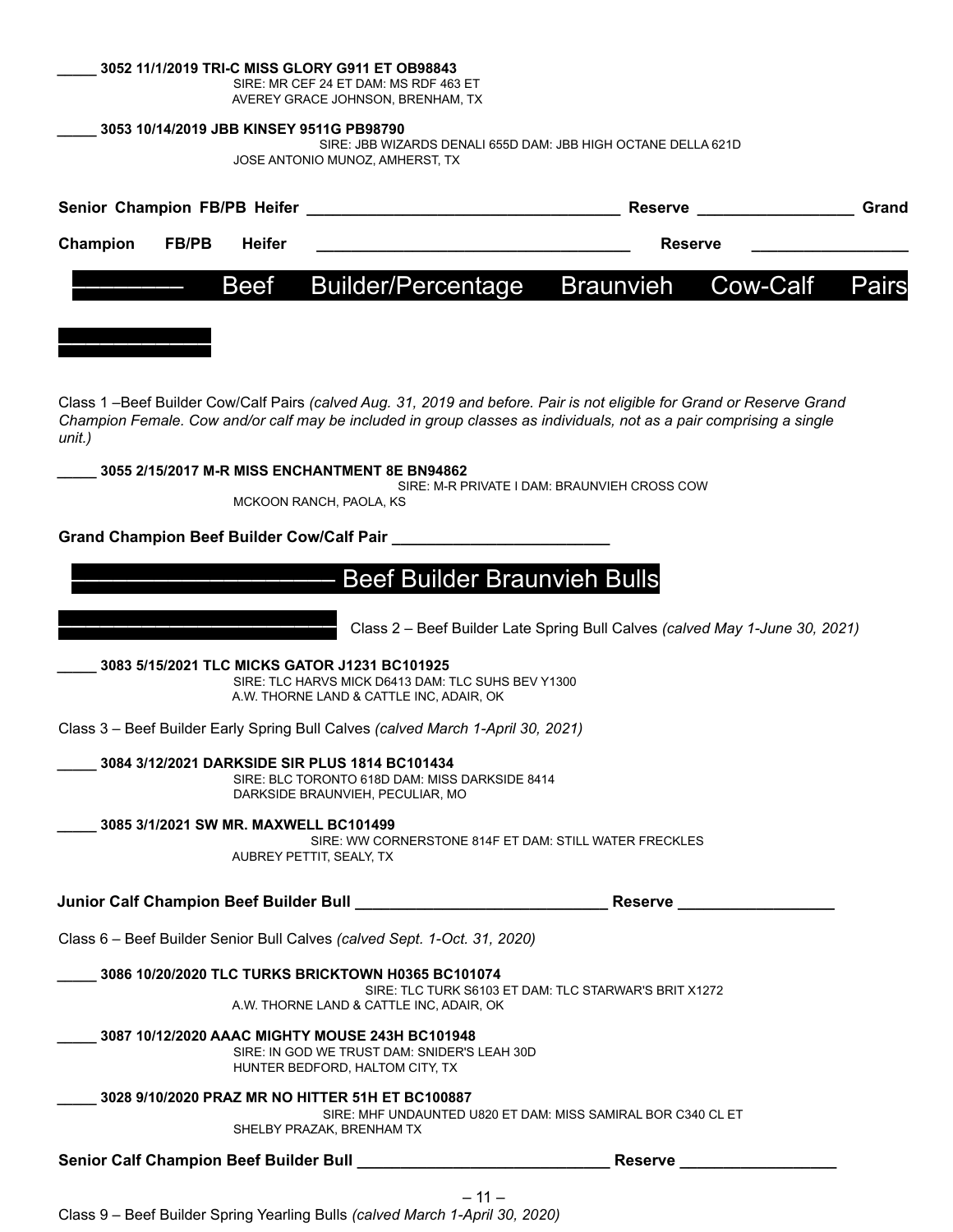| 3089 4/21/2020 STAR WALK WITH ME 90H3 BN99479 |  |  |
|-----------------------------------------------|--|--|
|                                               |  |  |

SIRE: Commercial Bull 1U DAM: STAR DIAMOND 90Z ANNA MORRIS, KEITHVILLE, LA

**Junior Champion Beef Builder Bull \_\_\_\_\_\_\_\_\_\_\_\_\_\_\_\_\_\_\_\_\_\_\_\_\_\_\_\_\_\_\_\_\_**

**Grand Champion Beef Builder Bull \_\_\_\_\_\_\_\_\_\_\_\_\_\_\_\_\_\_\_\_\_\_\_\_\_\_\_\_\_\_\_\_\_ Reserve \_\_\_\_\_\_\_\_\_\_\_\_\_\_\_\_\_\_**

| <b>Fullblood/Purebred Braunvieh Bulls</b>                                                                                                     |               |
|-----------------------------------------------------------------------------------------------------------------------------------------------|---------------|
|                                                                                                                                               |               |
| Class 2 - FB/PB Late Spring Bull Calves (calved May 1-June 30, 2021)                                                                          |               |
| 3072 6/10/2021 MR HHR CROWN ROYAL PB101073<br>SIRE: MR HHR CAPTAIN MORGAN DAM: SF 121D<br><b>GRACE SICINSKI, COLLEGE STATION, TX</b>          |               |
| 3073 5/10/2021 RWR JUSTIFIED 1221 OB102219<br>SIRE: LLB MR E705 ET DAM: LLB MISS C952<br>RAFTER W RANCH, PERRYTON, TX                         |               |
| Class 4 - FB/PB Junior Bull Calves (calved Jan. 1-Feb. 28, 2021)                                                                              |               |
| 3075 2/7/2021 4KR HULK 68J PB101429<br>SIRE: MHF LORD CULPEPER C73 DAM: FIELDSTONE 68F<br>BAIKER KING, WEBBERS FALLS, OK                      |               |
|                                                                                                                                               | Reserve _____ |
|                                                                                                                                               |               |
| Class 5 - FB/PB Winter Bull Calves (calved Nov. 1-Dec. 31, 2020)                                                                              |               |
| 3076 12/17/2020 NE CCR 901H PB101382                                                                                                          |               |
| SIRE: SF MOJO ET DAM: SG BLC OZPORTUNITY D901<br>JORDYN WALKER, TECUMSEH, OK                                                                  |               |
| 3077 12/5/2020 MR HHR THE X FACTOR PB100320<br>SIRE: OCC THE WOW FACTOR Z279 ET DAM: MS RDF 668<br>KAMI ALBUS, KINGSVILLE, TX                 |               |
| Class 6 - FB/PB Senior Bull Calves (calved Sept. 1-Oct. 31, 2020)                                                                             |               |
| 3078 9/30/2020 LOF MR HERCULES H597 OB100905<br>SIRE: JBB SGT PRESTON OF YUKON 475 DAM: FIELDSTONE DAPHNE<br>SEAN & MARIE LEHMANN, LE ROY, KS |               |
| 3079 9/13/2020 PRAZ MR HOME RUN 50H ET PB100886<br>SIRE: MHF UNDAUNTED U820 ET DAM: IRON MAIDEN<br>SHELBY PRAZAK, BRENHAM, TX                 |               |
|                                                                                                                                               |               |
| Class 7 - FB/PB Late Summer Yearling Bulls (calved July 1-Aug. 31, 2020)                                                                      |               |
| 3080 8/26/2020 SF MOONSHINE PB100362<br>SIRE: SF MOJO ET DAM: JF ERICKA X008<br>GRACE SICINSKI, COLLEGE STATION, TX                           |               |